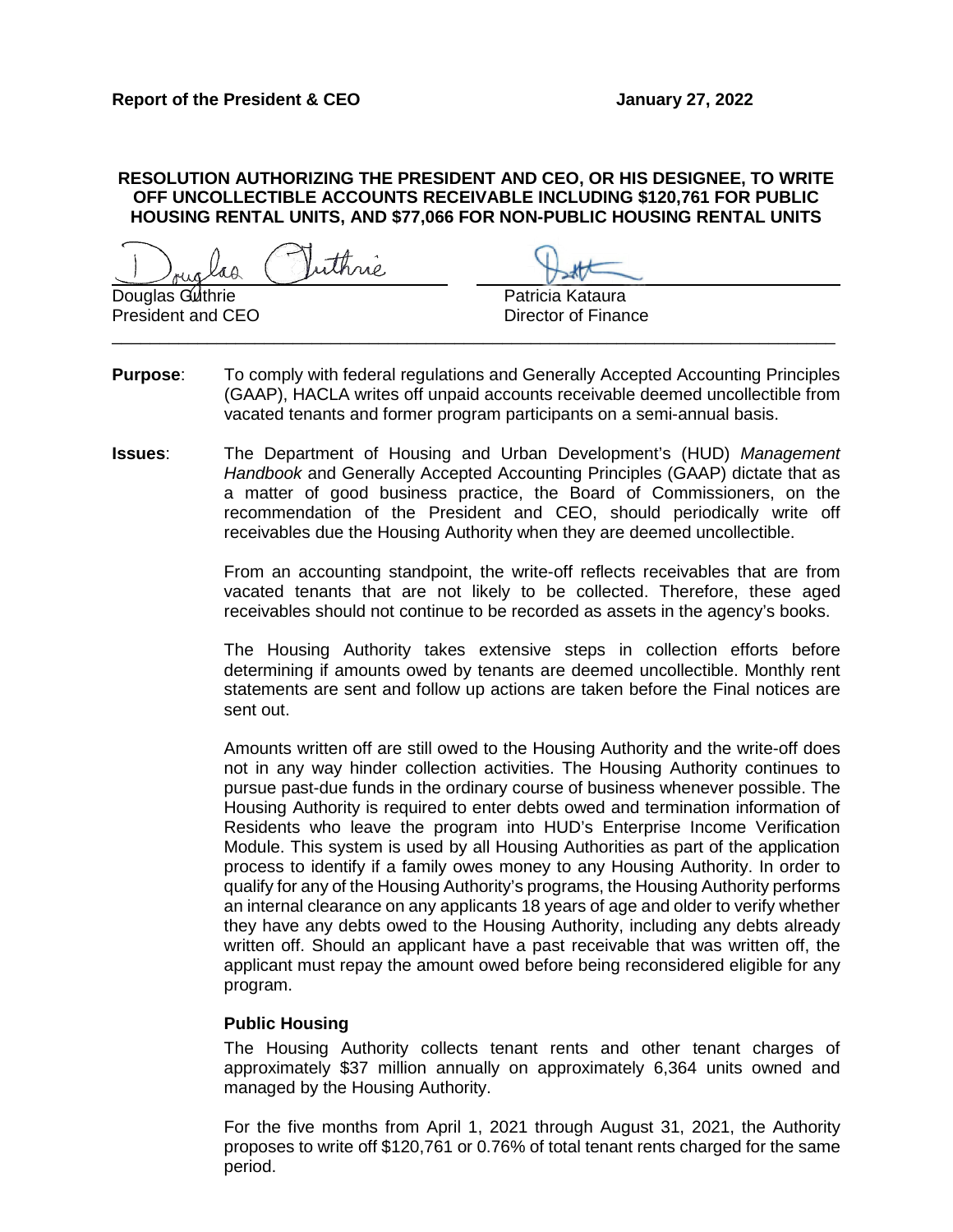During the COVID-19 pandemic, staff is closely monitoring rent collections; the rent collection rate from March 2020 to August 2021 averaged 98%. To support our tenants during these challenging times, the sites have engaged in additional efforts to remind tenants to pay their outstanding rent and encourage tenants to apply for the State's Emergency Rental Assistance (ERA) program, offering repayment agreements to repay their outstanding balance, and sending reminders to tenants about the ability to request interim rent reviews if there has been a loss of income.

## **Non-Public Housing (Rent Subsidy)**

The Housing Authority collects non-public housing unit tenant rents and other tenant charges of approximately \$48.4 million annually on 2,640 units owned during the write-off period by the Housing Authority and/or its non-profit instrumentalities.

The Housing Authority proposes to write off \$77,066 for the period from June 1, 2021 through October 31, 2021. This represents 0.38% of total rents charged for the same period.

The rent collection rate from June 2021 through October 2021 averaged 95%. During the Covid-19 pandemic, the property management firms are working within applicable guidelines (federal, state, and city) to collect outstanding rents. For the affordable side, the collections are near pre-Covid-19 levels. On the market side, which is much more impacted by pandemic-related business closures, EAH is sending regular reminders of outstanding rent; accepting partial payments; offering payment plans; and HousingIsKey program payments to repay their outstanding rent in order to support our residents during these challenging times.

## **Write-Off Trend**

Summarized below are the average monthly write-offs for Public Housing and Rent Subsidy. The steady downward trend through December 2018 is reflective of collection efforts and repayment agreements which helps ensure fewer tenants develop significant delinquent rent balances leading to program termination.

The increase noted in 2019 in Public Housing is primarily attributed to tenants who were terminated from the program and developed significant delinquent rent balances while going through the legal process. In some cases, the legal process can take in excess of six months. During this time the delinquent balances can rapidly build up; particularly for tenants with higher rents.

## *Public Housing*

The decrease noted in 2020 and beginning of 2021 in Public Housing is primarily attributed to the compliance with the multiple eviction moratoria that have been enacted on the local, state, and federal levels as well as the court closures during the COVID-19 pandemic. There have been no unlawful detainer actions filed for non-payment of rent that has been due since early March 2020. The increase noted in this proposed write-off is primarily due to tenants who were recently terminated from the program. These tenants were in eviction status, going through the legal process since prior to the COVID-19 pandemic, and during the process developed significant delinquent balances. The delinquent balances for seven terminated tenants make up approximately 71% of the proposed write-off for Public Housing of \$120,761. In an effort to minimize potential future write-offs, staff closely monitors rent collections and continues to engage with the tenants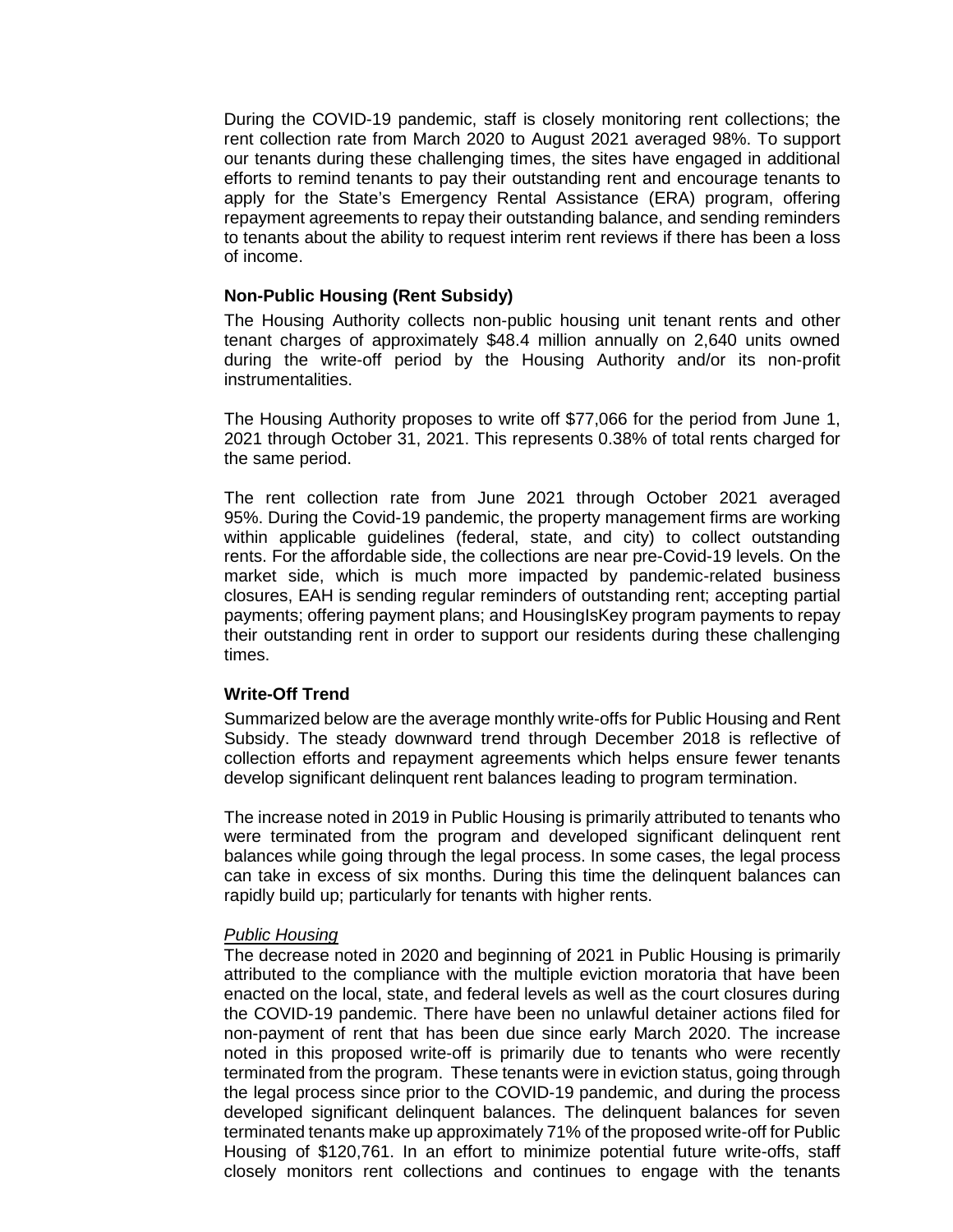regarding delinquent balances. As stated above, tenants are encouraged to apply for the State's Emergency Rental Assistance (ERA) program while the City's ERA program stopped accepting new applications since September 2021. ERA program will pay 100% of delinquent rent up to 18 months for each tenant. The funding for the State's ERA program is available until September 2027 or when the funding is fully exhausted, whichever comes to first. At this point, HUD has not waived tenant's responsibility to pay the delinquent rent and tenants will continue to be responsible for the outstanding balance until it's fully paid off.

#### *Non-Public Housing (Rent Subsidy)*

Due to the ongoing eviction moratorium, Rent Subsidy is not pursuing evictions for nonpayment of rent at this time. This tenant protection is in place through October 31, 2022 and may be extended. There have been no unlawful actions filed for nonpayment of rent due since the pandemic began in early March 2020. However, the management firms are still actively reaching out and reminding tenants of past due balances and will work to reach some type of repayment agreement once the moratorium is lifted, and repayment can be pursued.



## **Vision Plan**: **PATHWAYS Strategy #7: Identify opportunities to reduce operating and administrative costs so that scarce resources are maximized**

Consistent collection efforts are critical to ensure that the Housing Authority maximizes HUD resources. Timely collection of outstanding debt and timely handling of uncollectible receivables are key factors in optimizing the Authority's cash in-flows.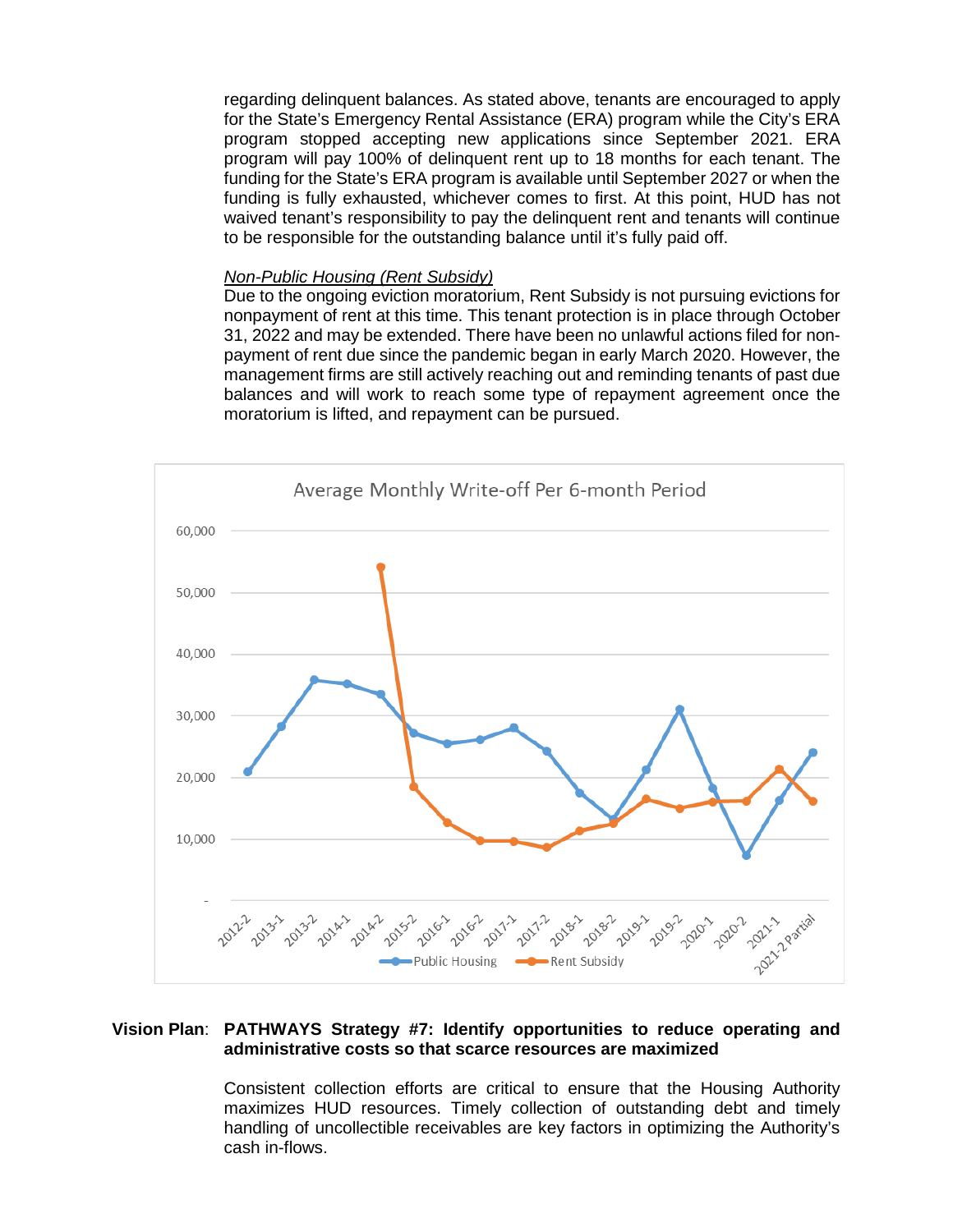# **Funding**: The Chief Administrative Officer confirms the following:

*Source of Funds:* In order to write off uncollectible debt, an allowance for doubtful accounts must be established which is reflected as an operating expense for both Public Housing and Rent Subsidy.

*Budget and Program Impact:* The cost of writing off the uncollectible receivables is included in the 2021 annual operating budget.

## **Environmental Review:** Not applicable

**Section 3:** Not Applicable.

## **Attachments:**

- 1. Resolution<br>2. Public Hous
- 2. Public Housing Proposed Write-off for Periods 04/01/2021 08/31/2021
- 3. Non-Public Housing Proposed Write-off for Periods 06/01/2021 10/31/2021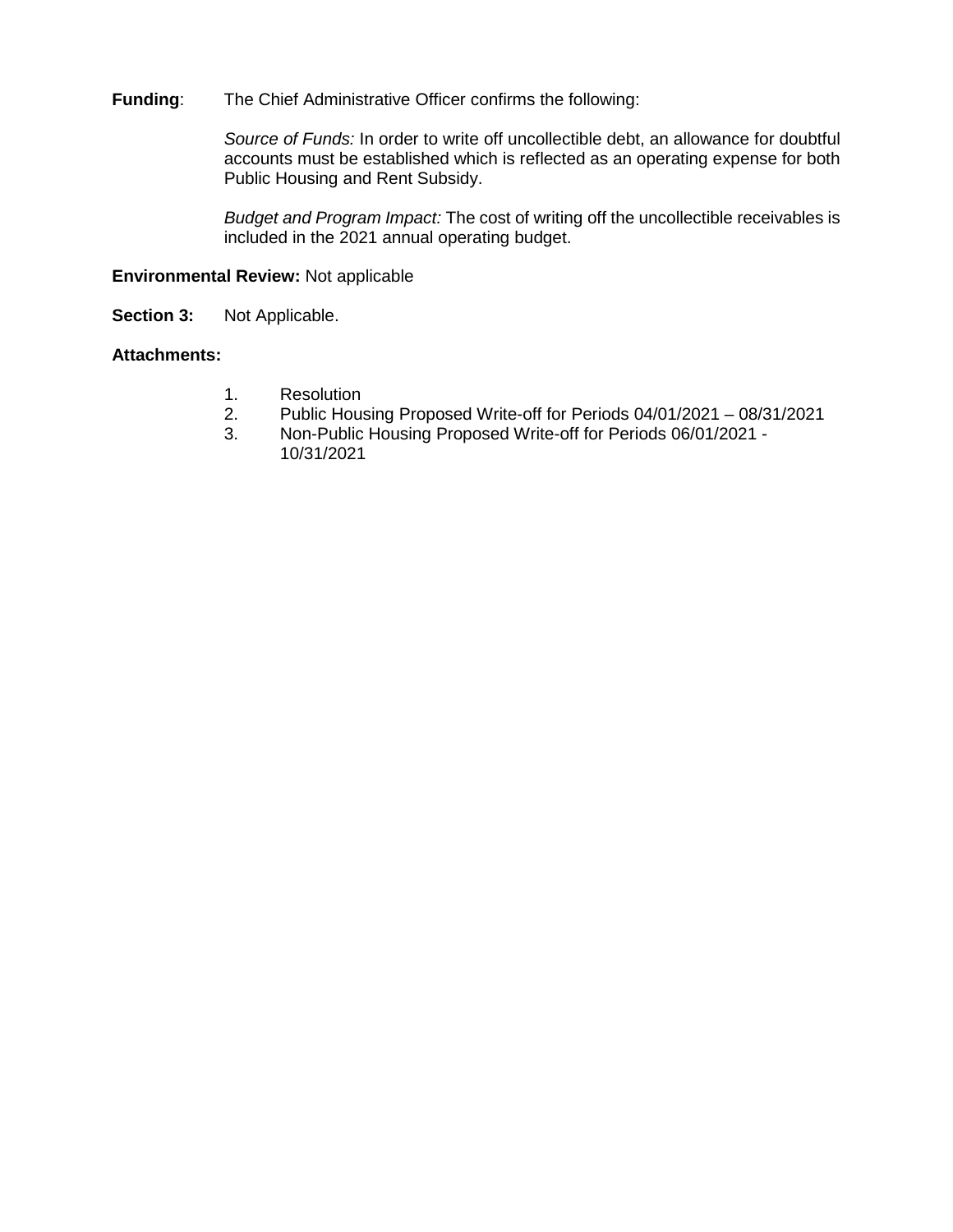**RESOLUTION NO.\_\_\_\_\_\_\_\_\_\_\_\_\_\_**

# **RESOLUTION AUTHORIZING THE PRESIDENT AND CEO, OR HIS DESIGNEE, TO WRITE OFF UNCOLLECTIBLE ACCOUNTS RECEIVABLE INCLUDING \$120,761 FOR PUBLIC HOUSING RENTAL UNITS, AND \$77,066 FOR NON-PUBLIC HOUSING RENTAL UNITS**

**WHEREAS**, the President and CEO has furnished a schedule reflecting delinquent accounts receivables deemed uncollectible with the recommendation that these accounts be written off;

**WHEREAS,** it is in the best interest of the Housing Authority of the City of Los Angeles to follow Generally Accepted Accounting Principles (GAAP) and periodically write off uncollectible accounts receivable so as not to overstate assets and income;

**WHEREAS,** the Code of Federal Regulations (24 CFR 902.33), as further defined by the Department of Housing and Urban Development in supplementary guidance, requires that financial reports shall be prepared in accordance with GAAP, which dictate that Accounts Receivables be stated at the net realizable value; which is the gross receivable less the allowance for doubtful accounts, and that bad debts are to be written off if accounts are deemed to be uncollectible;

**WHEREAS**, the uncollectible accounts receivables of vacated tenants for Public Housing rental units for the period beginning April 1, 2021 through August 31, 2021, totaled \$120,761;

**WHEREAS**, the uncollectible accounts receivables of vacated tenants for Non-Public Housing rental units for the period beginning June 1, 2021 through October 31, 2021, totaled \$77,066; and

**WHEREAS,** the removal from the books of accounts of such uncollectible accounts receivables shall not constitute a waiver by the Housing Authority of the City of Los Angeles of any of its rights to collect such amounts.

**NOW, THEREFORE, BE IT RESOLVED** by the Board of Commissioners of the Housing Authority of the City of Los Angeles that all accounts receivables on the attached schedules totaling \$120,761 for Public Housing and \$77,066 for Non-Public Housing are hereby deemed to be uncollectible, and the President and CEO, or his designee, is authorized to reduce the allowance for doubtful accounts to the applicable developments and programs affected thereby.

**BE IT FURTHER RESOLVED** that this Resolution shall take effect immediately.

JAMES JOHNSON CITY OF LOS ANGELES

APPROVED AS TO FORM: HOUSING AUTHORITY OF THE

BY: \_\_\_\_\_\_\_\_\_\_\_\_\_\_\_\_\_\_\_\_\_\_\_ BY: \_\_\_\_\_\_\_\_\_\_\_\_\_\_\_\_\_\_\_\_\_\_\_\_\_

General Counsel **Conservative Cielo Castro**, Chairperson

DATE ADOPTED: \_\_\_\_\_\_\_\_\_\_\_\_\_\_\_\_\_\_\_\_\_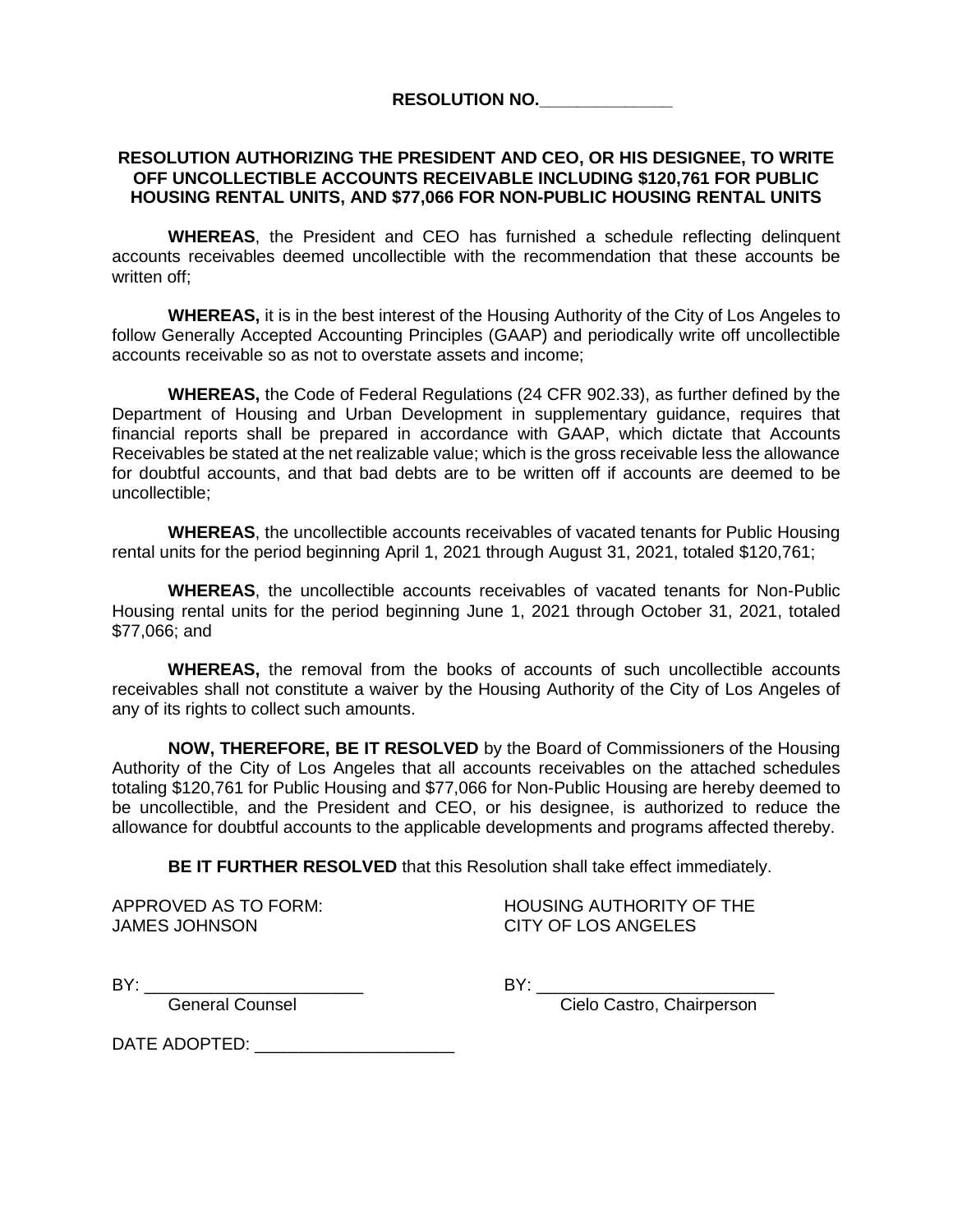#### **04/01/21 - 08/31/21 Detail by Property Attachment 2 - Public Housing Proposed Write-off for Periods**

| Property                        | <b>Site Name</b>         | <b>Resident ID</b> | <b>Tenant AR Property</b> |                                | <b>Site Name</b>          | <b>Resident ID</b> | <b>Tenant AR</b> |
|---------------------------------|--------------------------|--------------------|---------------------------|--------------------------------|---------------------------|--------------------|------------------|
| 4001                            | Ramona Gardens           | t0031115           | 3,265 4016                |                                | Jordan Downs              | t0004797           | 133              |
|                                 |                          | t0001430           | 18,564                    |                                |                           | t0032285           | 5,357            |
| Ramona Gardens Total            |                          |                    | 21,829                    |                                |                           | t0017113           | 1,580            |
| 4003                            | Pueblo del Rio           | t0035863           | 2,060                     |                                |                           | t0004852           | 81               |
|                                 |                          | t0018462           | 1,081                     |                                |                           | t0005233           | 9                |
|                                 |                          | t0027004           | 616                       |                                |                           | t0004865           | 278              |
|                                 |                          | a0030264           | 35                        |                                |                           | t0042771           | 1,233            |
|                                 |                          | t0053997           | 1,452                     |                                |                           | t0004941           | $\mathbf{1}$     |
|                                 |                          | t0110841           | 5,754                     |                                |                           | t0013639           | 167              |
| <b>Pueblo del Rio Total</b>     |                          |                    | 10,998                    |                                |                           | t0004984           | 1,706            |
| 4004                            | Rancho San Pedro         | t0009424           | 10                        |                                |                           | t0004993           | 109              |
|                                 |                          | b0012718           | 25                        |                                |                           | t0005013           | 326              |
| Rancho San Pedro Total          |                          |                    | 35                        |                                |                           | t0053861           | 888              |
| 4006                            | <b>William Mead</b>      | t0024276           | 211                       |                                |                           | t0031164           | 1,331            |
|                                 |                          | t0002470           | $\Omega$                  |                                |                           | a0005066           | 279              |
|                                 |                          | t0002541           | 18,025                    | Jordan Downs Total             |                           |                    | 13,479           |
|                                 |                          | t0002425           | 13,130 4017               |                                | Rancho San Pedro Ext      | t0024841           | 292              |
| <b>William Mead Total</b>       |                          |                    | 31,366                    |                                |                           | t0005413           | 1,458            |
| 4009                            | <b>Avalon Gardens</b>    | t0002999           |                           | 400 Rancho San Pedro Ext Total |                           |                    | 1,750            |
| <b>Avalon Gardens Total</b>     |                          |                    |                           | 400 4019                       | <b>Imperial Courts</b>    | t0005683           | 1,259            |
| 4010                            | Gonzaque Village         | t0003084           | 10,394                    |                                |                           | t0015098           | 380              |
|                                 |                          | t0003096           | 1,882                     |                                |                           | t0030479           | 1,266            |
| <b>Gonzague Village Total</b>   |                          |                    | 12,276                    |                                |                           | t0005535           | $\mathbf{1}$     |
| 4013                            | <b>Nickerson Gardens</b> | t0003050           | 1,171                     |                                |                           | t0005847           | 92               |
|                                 |                          | t0029507           | 1,115                     | <b>Imperial Courts Total</b>   |                           |                    | 2,997            |
|                                 |                          | t0003990           |                           | 120 4020                       | <b>Estrada Courts Ext</b> | t0005075           | 14,834           |
|                                 |                          | t0033373           |                           | 159 Estrada Courts Ext Total   |                           |                    | 14,834           |
|                                 |                          | t0020728           |                           | 981 4021                       | Mar Vista Gardens         | t0006106           | 303              |
|                                 |                          | t0003198           | 594                       |                                |                           | t0006305           | 8                |
|                                 |                          | t0031543           | 629                       | <b>Mar Vista Gardens Total</b> |                           |                    | 311              |
|                                 |                          | t0032302           |                           | 46 4224                        | Pico Gardens              | t0007718           | 69               |
| <b>Nickerson Gardens Total</b>  |                          |                    |                           | 4,816 Pico Gardens Total       |                           |                    | 69               |
| 4015                            | Pueblo del Rio Ext       | t0004331           | 563                       | <b>Grand Total</b>             |                           |                    | 120,761          |
|                                 |                          | t0004379           | 3,294                     |                                |                           |                    |                  |
|                                 |                          | t0004473           | 1,181                     |                                |                           |                    |                  |
|                                 |                          | t0004525           | 563                       |                                |                           |                    |                  |
| <b>Pueblo del Rio Ext Total</b> |                          |                    | 5,601                     |                                |                           |                    |                  |